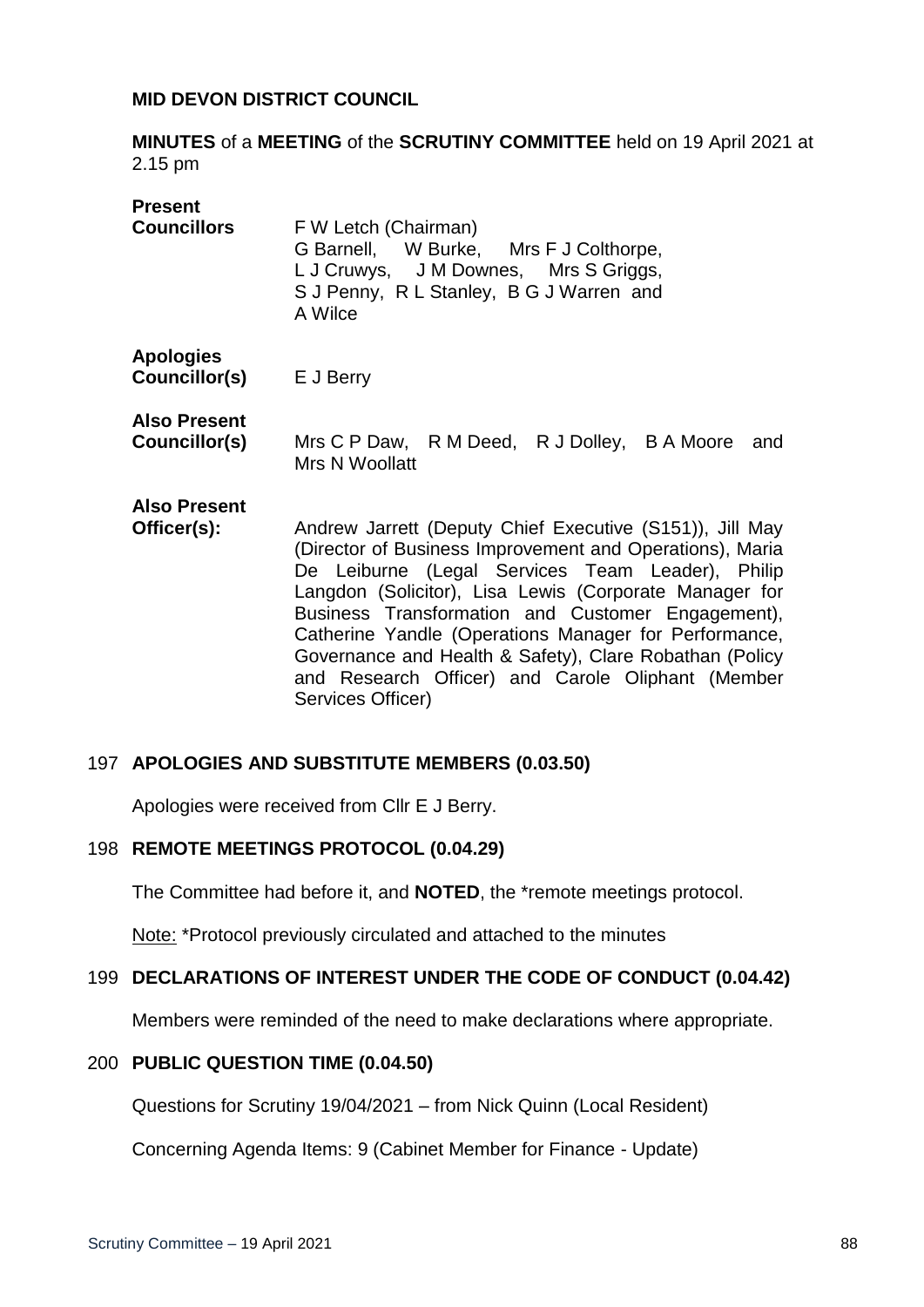I am surprised that this 'update' from the Cabinet Member for Finance does not mention the Millions of pounds, from the Council's cash balances, currently on loan to 3Rivers Developments Ltd.

In the last section, the Cabinet Member states that: "the Council must also continue to explore more commercial new opportunities recognising the attendant increased portfolio of risk likely to be more subject to market/demand volatility". I emphasise the use of MUST in this sentence.

Traditionally, Councils have been risk averse with their investments. Mid Devon is not being so careful - there is even a warning that "This may require that reserve levels are once again reviewed".

The Cabinet Member promises that "any such decisions will be the subject of rigorous due diligence". I hope that Scrutiny Committee will play a key role in ensuring that such "rigorous due diligence" does, in fact, take place.

Whilst mentioning "risk and volatility" in his 'update', the Cabinet Member does not make it clear what level of risk, or volatility, he considers it is acceptable to take when investing, or loaning, public money.

Nor is it obvious how the "risk and volatility" relates to the Risk Reports that are regularly passed to Committees and the Cabinet.

So I ask the Cabinet Member for Finance:

When considering investment of public money in new, or existing, commercial ventures, please could you explain;

a) How the risk/volatility, of a potential investment/loan, is assessed?

b) What level of risk/volatility would prevent an investment, or loan, from taking place?

c) How the assessment of risk/volatility relates to the Risk Reports?

#### 201 **MEMBER FORUM (0.07.40)**

Members requested a monthly update from the Chief Executive about vacancies in the Planning Department.

# 202 **MINUTES OF THE PREVIOUS MEETING (0.15.00)**

The minutes of the last meeting held on  $15<sup>th</sup>$  March 2021 were approved as a correct record.

#### 203 **DECISIONS OF THE CABINET (0.25.31)**

The Committee **NOTED** that none of the decisions made by the Cabinet on 8<sup>th</sup> March 2021 had been called in.

# 204 **CHAIRMAN'S ANNOUNCEMENTS (0.25.43)**

The Chairman informed Members that he had held a meeting with the Scrutiny Officer and Cllr Miss J Norton to progress Motion 564.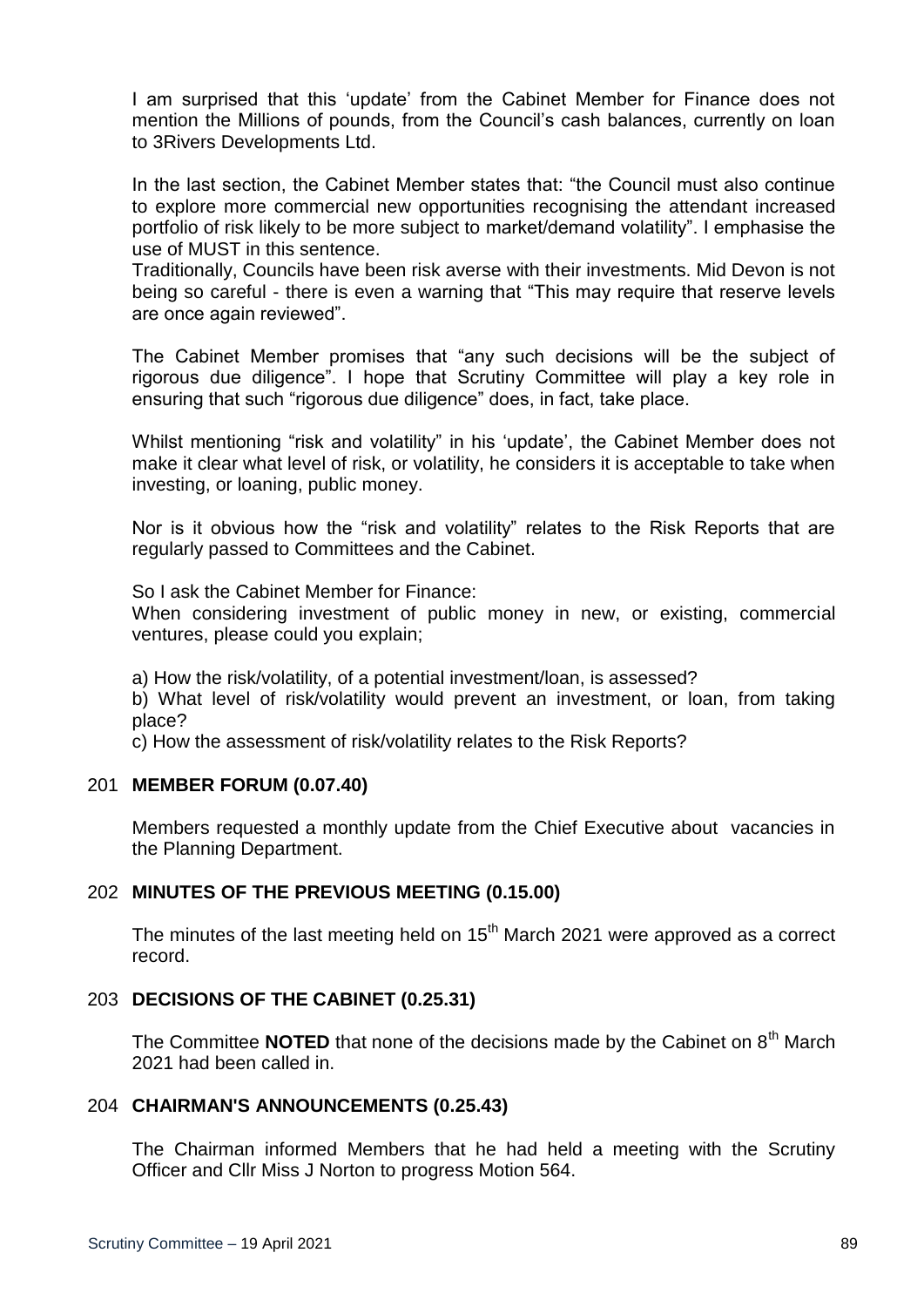## 205 **CABINET MEMBER FOR FINANCE (0.26.33)**

The Committee had before it, and **NOTED**, a \*report from the Cabinet Member for Finance giving an update on areas within his portfolio.

The Cabinet Member thanked all staff for their work during the pandemic and stated that the final year outturn was on budget. He praised the Revenues and Benefits team for distributing grants to local businesses and informed Members that the authority topped the table in the South West for the speed in which the grants were administered.

He explained that he would provide a written response to questions asked by a member of the public.

In response to questions asked, the Deputy Chief Executive (S151) stated that negotiations were ongoing with regard to letting the large unit at Market Walk and that an announcement would be made in due course. He also informed Members that the new Covid Emergency Response officer had been seconded from the Customer Services team and was likely to be in the post for a further 18 – 24 months.

The Cabinet Member for Finance explained that initial discussion had begun regarding the potential budget deficit for 2022-2023 and that some unpalatable decisions were likely have to be made. He stated that all Members would be involved with the budget setting process and would be involved with the discussions as part of the autumn process.

Note: \*report previously circulated and attached to the minutes

## 206 **PERFORMANCE AND RISK (0.39.30)**

The Committee had before it, and **NOTED**, the \*Performance and Risk report of the Operations Manager for Performance, Governance and Health & Safety.

The officer outlined the contents of the report and explained that the report had been seen by the PDG's and Audit Committee and that the Cabinet had agreed the proposed targets.

Consideration was given to:

- The electric car charging units were located at the leisure centres and were not solar powered
- The air source heat pump was being installed in a leisure centre
- There were currently 1180 empty homes in the district nearly 500 of which had been empty for less than 6 months. 233 empty properties were being monitored by the Housing Team at the present time to try and bring them back into use
- Property Services were currently in negotiations with a number of electric car charging providers including the current supplier
- Whether the housing delivery KPI's could be provided quarterly
- Planning enforcement was not reported as it was not a target within the Corporate Plan but was reported to the Planning Committee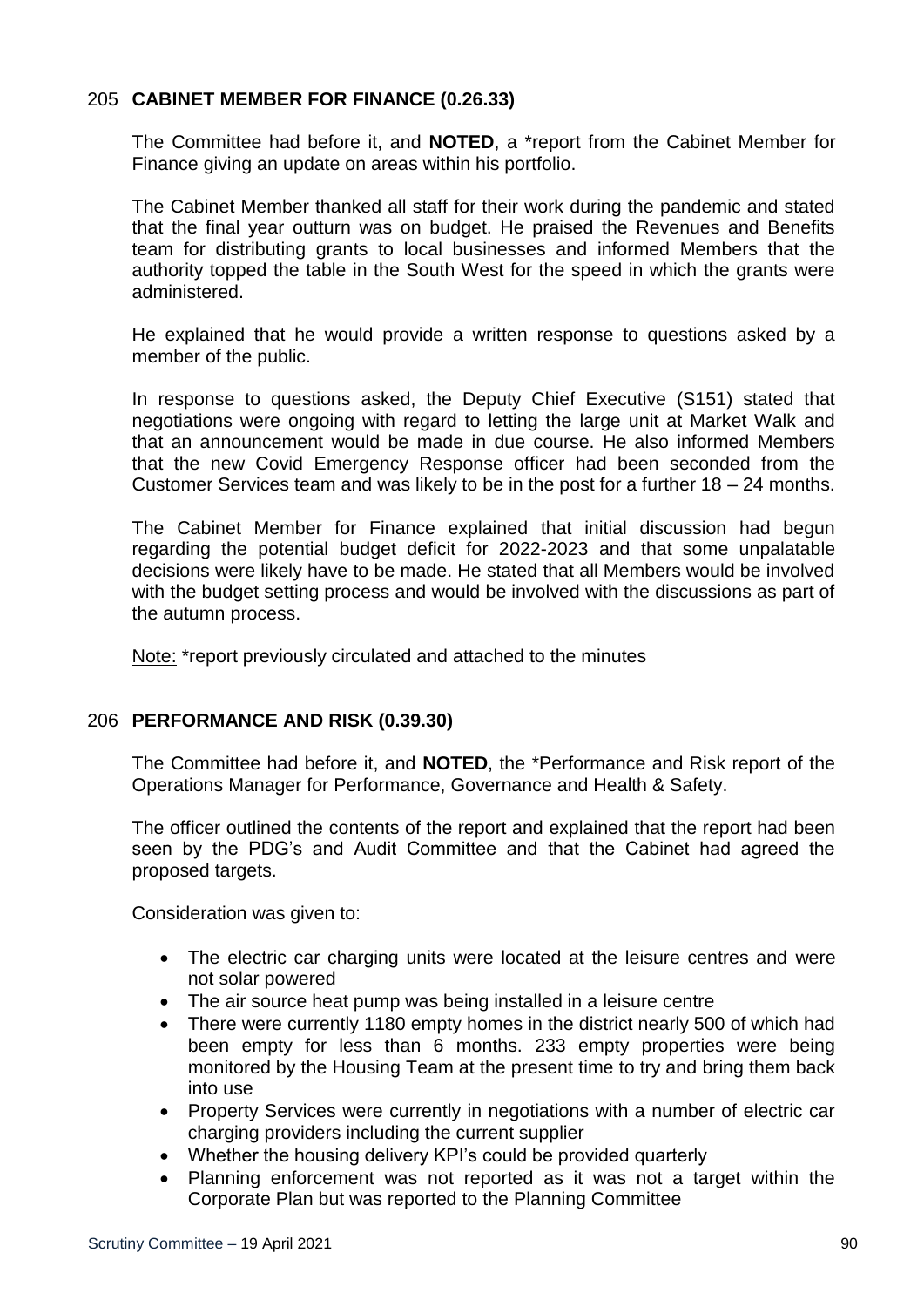- Electric car charging uses were included at the request of Members
- The effectiveness of Mental Health First Aiders would be difficult to measure as their work was confidential
- The reasons for short term sickness being reduced during the pandemic
- The reasons for the high turnover of staff
- The impact of the pandemic on staff productivity and moral
- Analysis of current working practices was taking place so that lessons could be learnt regarding the way forward
- Members comments that they had welcomed the two Cabinet Members involvement in 3 Rivers Developments Ltd
- The risk review note for Right to Buy receipts
- The plans for Town Centre regeneration would be shared with the Economy PDG

Members requested that a regular bi annual update on the Housing Infrastructure Fund and other high risk investment projects were presented to the Audit Committee.

Note: \*report previously circulated and attached to the minutes

## 207 **MOTION 564 - (COUNCILLORS: MISS WAINWRIGHT AND MISS J NORTON – 24 FEBRUARY 2020) (1.27.56)**

The Committee had before it a \*Scrutiny Proposal Form for setting up of a Spotlight Review for Motion 564 – 'Does Local Government Work for Women'.

The Scrutiny Officer explained that a spotlight review was proposed which would look at what practices and protocols could be introduced to encourage women to be involved in local government.

She explained that a spotlight review would take place over 1 day and various people would be invited to contribute. She stated that it was an opportunity for Members to immerse themselves in a project but it would require enhanced upfront engagement from Members.

It was therefore **RESOLVED** that:

A spotlight review be conducted to consider and make recommendations regarding the findings of the Fawcett Society/LGiU report 'Does Local Government Work for Women'.

The Members of Scrutiny to be involved in the spotlight review were agreed as: Cllrs F W Letch, W Burke and Mrs S Griggs

Cllr R Dolley was also co-opted onto the review.

(Proposed by the Chairman)

**Reason for the decision:** to consider and make recommendations regarding the findings of the Fawcett Society/LGiU report 'Does Local Government Work for Women'.

#### Notes: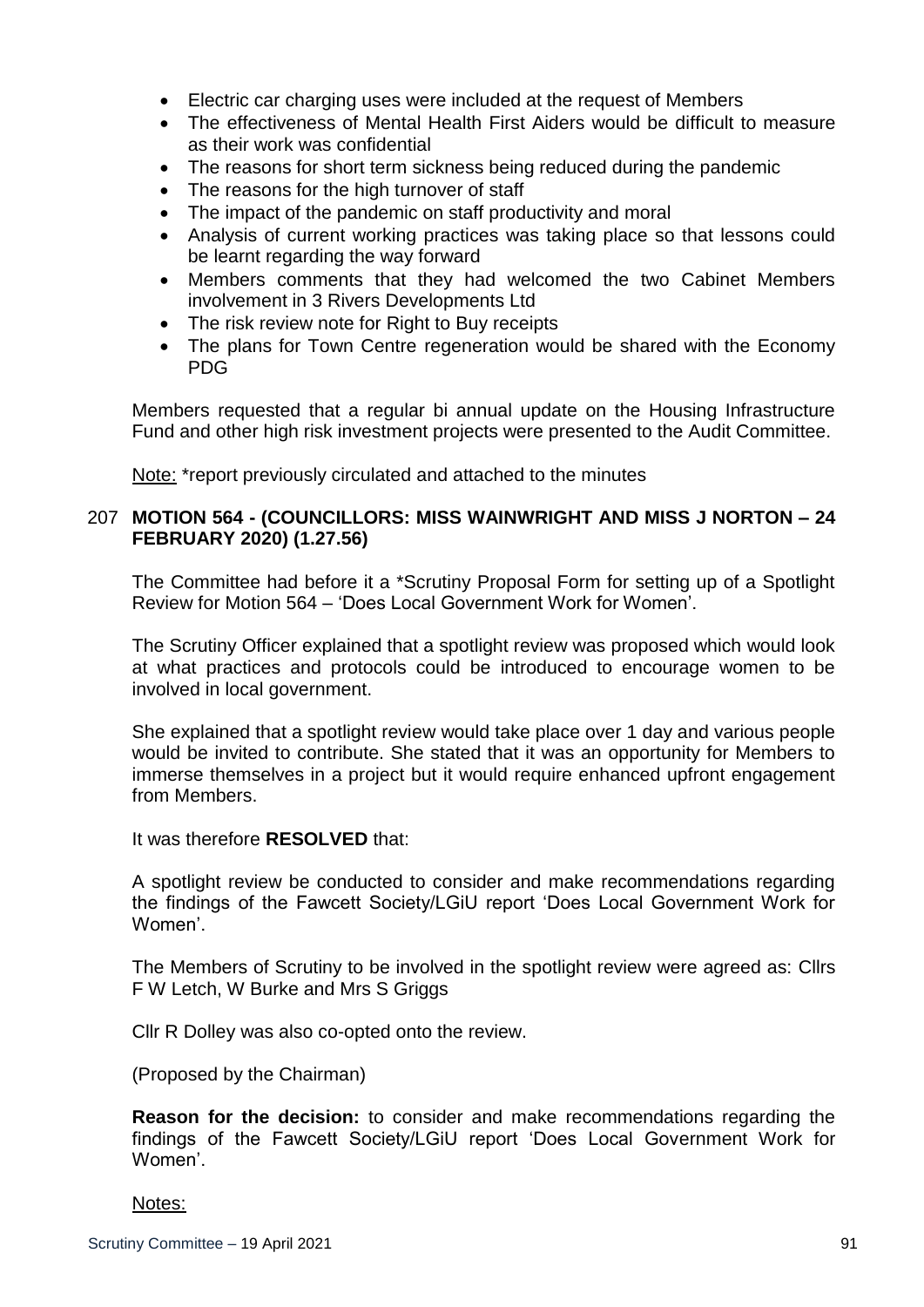- i.) Cllr Mrs F J Colthorpe requested that her vote against the decision be recorded
- ii.) \*proposal form previously circulated and attached to the minutes

# 208 **UPDATE ON RECOMMENDATIONS FROM CUSTOMER EXPERIENCE WORKING GROUP (1.35.36)**

The Committee had before it, and **NOTED**, a \*report from the Corporate Manager for Digital Transformation and Customer Engagement providing an update on the Customer Experience Working Group recommendations.

The officer explained that not as much progress was made as anticipated due to the pandemic and the lack of resources which had been available. She explained that the vacancies in Customer Service had been filled but those in the IT services were proving difficult to recruit.

A CRM market exercise had taken place and it had been observed that the Authority would need to broaden the scope of the platforms available. A customer survey had been completed and the results were being collated.

The Corporate Manager for Digital Transformation and Customer Engagement explained that the implementation of the recommendations was going to be included in a wider Customer Service Improvement Program.

Members recorded their thanks to the officers for the report and recognised the difficulties experienced under the current conditions but asked that they expedite the recommendations as quickly as possible.

Consideration was given to:

- Customer Service training would be initiated first
- The CRM system should have a clear project proposal and the key deliverables should be separated out
- The business case for the CRM would include the requirement for additional resources to be able to deliver it
- Members views that a culture change would be top priority
- Members views that any system change should be user friendly

Note: \*report previously circulated and attached to the minutes

## 209 **FORWARD PLAN (1.53.08)**

The Committee had before it and **NOTED** the \*Forward Plan.

Note: \*Plan previously circulated, copy attached to minutes.

## 210 **SCRUTINY OFFICER UPDATE (1.57.15)**

The Scrutiny officer provided an update on the Planning Enforcement Working Group and requested Members to suggest participants to the spotlight review.